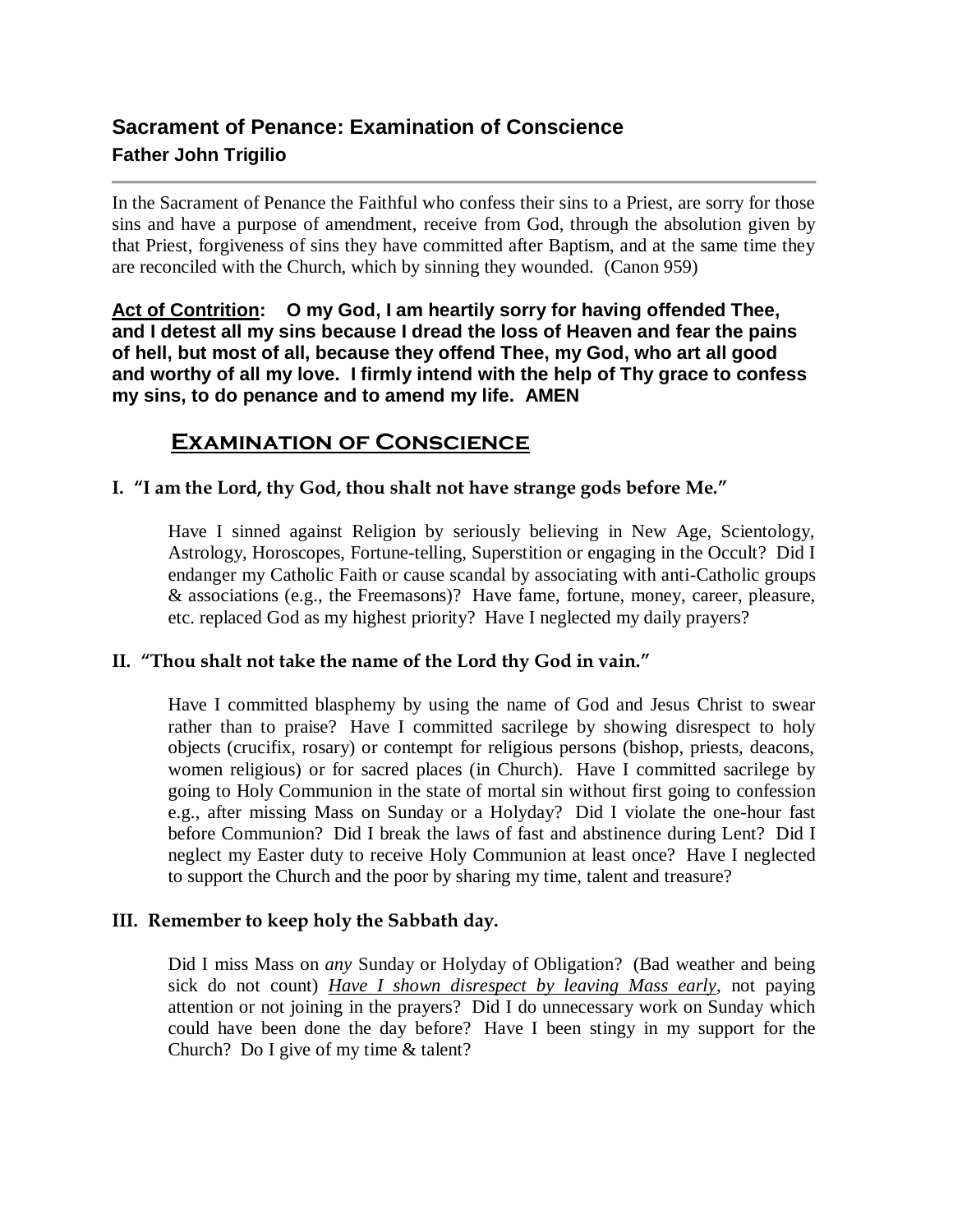#### **IV. Honor thy Father and Mother.**

*Parents*: Have I set a bad example for my children by casually missing Mass, neglecting prayer, or ignore my responsibility to provide a Catholic education by either sending my children to parochial school or to C.C.D. (Religious Education Program)? Do I show little or no interest in my children's faith and practice of it? Have I showed disrespect for those in authority, government or church? Have I not expressed my moral values to them?

*Children*: Have I been disobedient and/or disrespectful to my parents or guardians? Did I neglect to help them with household chores? Have I caused them unnecessary worry and anxiety by my attitude, behavior, moods, etc.?

#### **V. Thou shalt not kill.**

Did I consent, recommend, advise, approve, support or have an abortion? Did I realize that there is an excommunication for anyone who procures an abortion? Did I actively or passively cooperate with an act of euthanasia whereby ordinary means were stopped or means taken to directly end the life of an elderly or sick person? Have I committed an act of violence or abuse (physical, sexual, emotional or verbal)? Have I endangered the lives of others by reckless driving or by driving under the influence of drugs or alcohol? Do I show contempt for my body by neglecting to take care of my own health? Have I been mean or unjust to anyone? Have I held a grudge or sought revenge against someone who wronged me? Do I point out others' faults and mistakes while ignoring my own? Do I complain more than I compliment? Am I ungrateful for what other people do for me? Do I tear people down rather than encourage them? Am I prejudiced against people because of their color, language or ethnic-religious background?

## **VI. Thou shalt not commit adultery.**

## **IX. Thou shalt not covet thy neighbor's wife.**

Did I have any sex before or outside of marriage? Do I view pornographic material (magazines, videos, internet, hot-lines)? Have I gone to massage parlors or adult book stores? Did I commit the sins of masturbation and/or artificial contraception? Have I not avoided the occasions of sin (persons or places) which would tempt me to be unfaithful to my spouse or to my own chastity? Do I encourage and entertain impure thoughts and desires? Do I tell or listen to dirty jokes? Have I committed fornication or adultery?

#### **VII. Thou shalt not steal.**

## **X. Thou shalt not covet thy neighbor's goods.**

Have I stolen any object, committed any shoplifting or cheated anyone of their